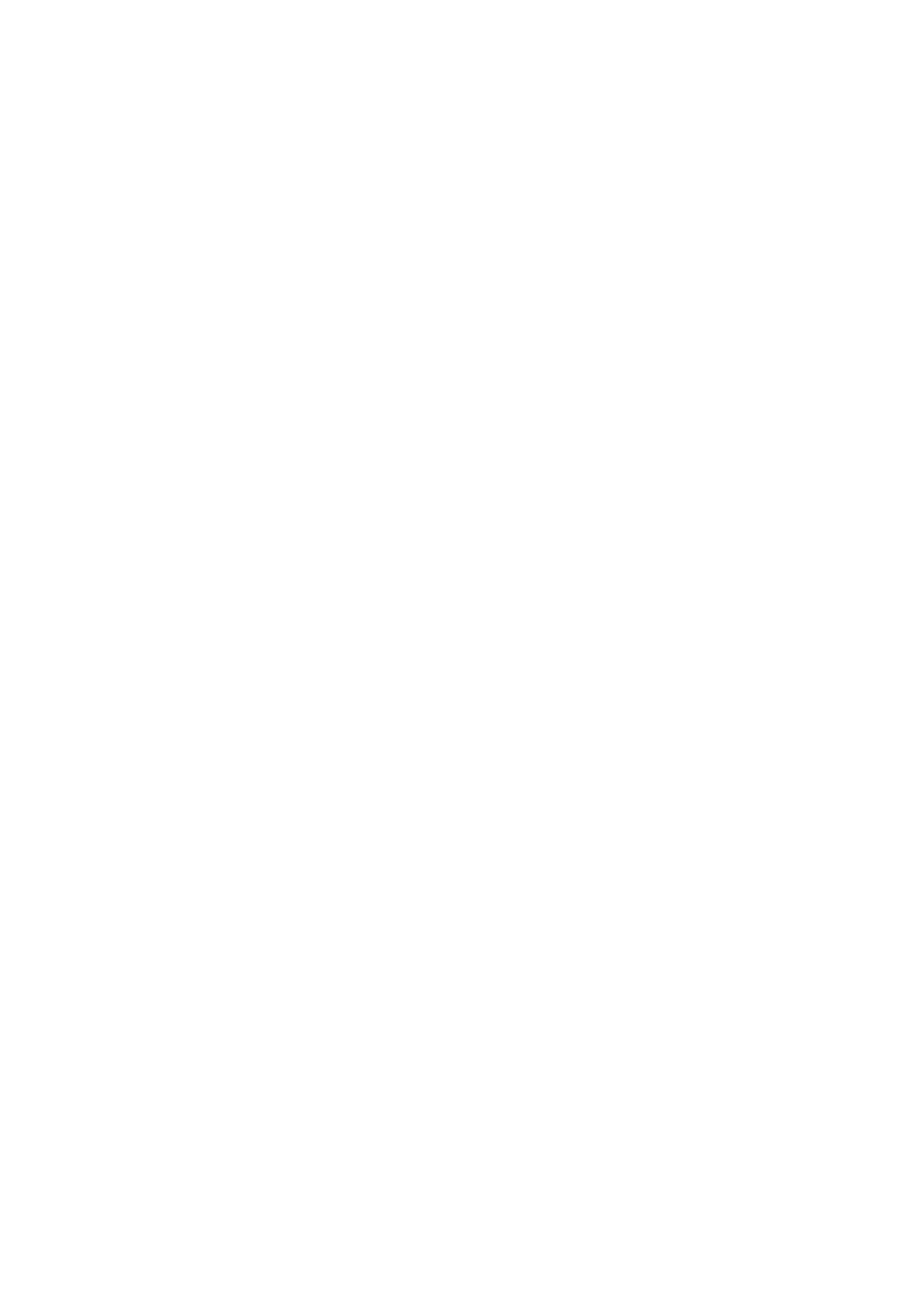

## **POLICY: ELECTION OF BOARD MEMBERS**

All reference to 'we', 'our' or 'us' in this Policy should be read as meaning Sandbourne Housing Association.

#### **1. Purpose and aim of the Policy**

1.1 We recognise the need for regular fresh members on its Board to avoid stagnation in governance and also recognise the benefits of continuity and experience. The National Housing Federation Model Rules 2011 were adopted by the Board in June 2013 and should be referred to, if required.

#### **2. Expertise on the Board**

- 2.1 We regard it as essential that the Board should contain a mixture of skills, ideally with no more than two Board members coming primarily from one particular area of knowledge or experience.
- 2.2 Vacancies on the Board should be filled by individuals who can bring expertise in areas that the Board considers to be essential and/or desirable. Sandbourne do not allow their staff to be members.
- 2.3 The Board will identify the range of skills that it would ideally wish to see among its members.
- 2.4 For the avoidance of doubt, the NHF Model Rules 2011 should be the determining factor with Section D being the relevant section.

#### **3. Extensions to the nine-year rule**

- 3.1 Former Board members can be considered again after one year's break in office.
- 3.2 The Board will consider each application for an extension in the light of the factors set out in Section 2 above.

#### **4. Nomination process**

4.1 When there is a vacancy on the Board, the Board will identify the skill, or range of skills, that the Board currently needs and seek to find a suitable candidate to fill the vacancy. Advertisements for the post will be sent out in the normal way to identify suitable candidates. This may include existing shareholders, tenants and other residents, contacts in local businesses,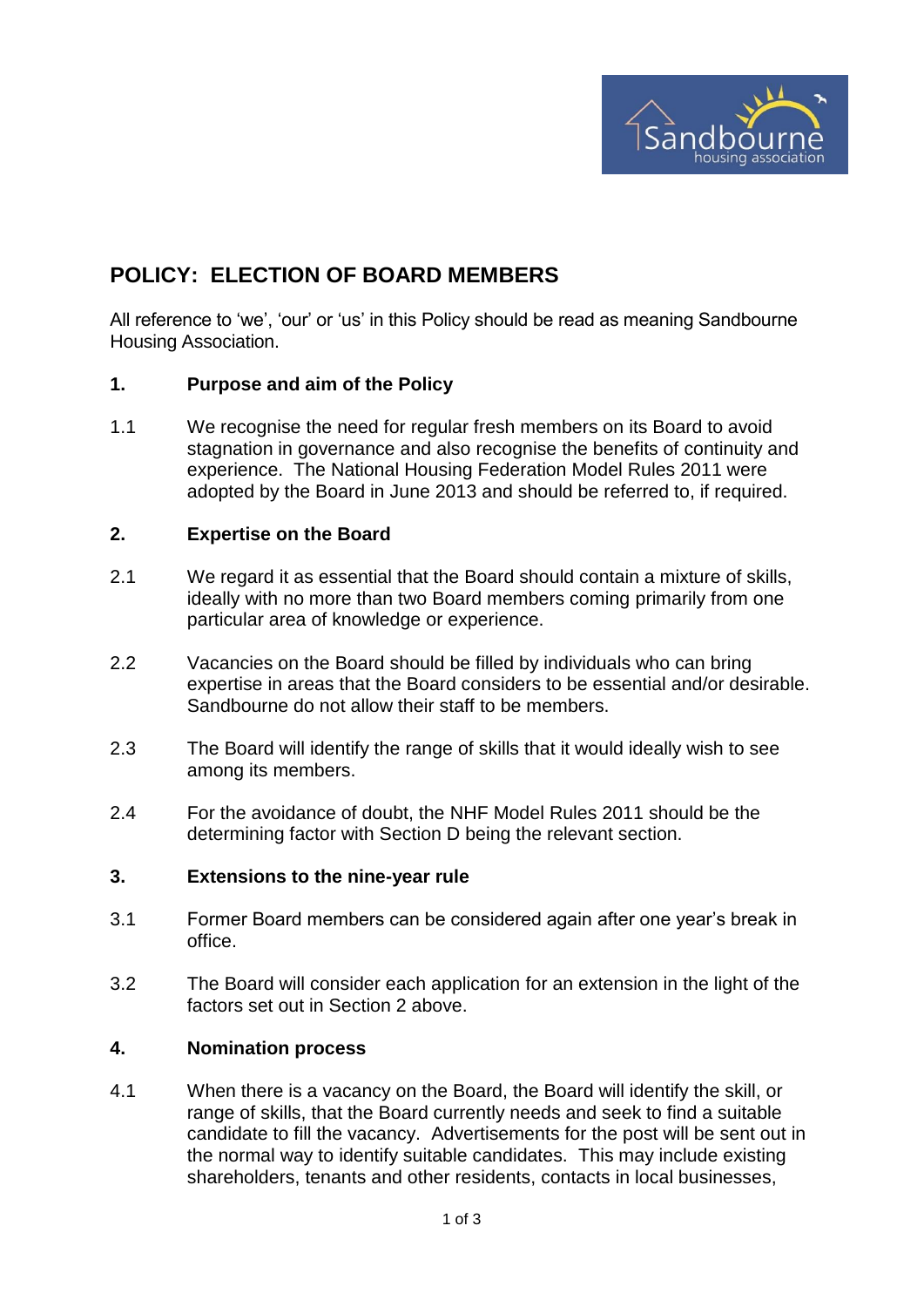housing associations and local authorities, use of national bodies eg. The National Housing Federation.

- 4.2 The Chair and the CEO (or other interviewers as selected by the Board) will interview any suitable candidates who are willing to join the Board and make a recommendation to the Board about their appointment.
- 4.3 Our Rules state that no Board member may serve for more than nine continuous years. The Chair will serve a maximum term of three years and then retire as Chair at the Annual General Meeting.
- 4.4 We recognise that, in limited circumstances, it may be necessary to extend a Board member's tenure beyond this period. This extension may be granted for an additional one year in the first instance and will take into account the following:
	- (a) the conurbation in which it operates has a relatively small pool of individuals who are both suitably qualified and available for Board membership
	- (b) individuals may be prevented from serving as Board members due to potential or actual conflicts of interest
	- (c) the requirement for a balance of backgrounds as set out above.
- 4.5 If no other option can be found, a Board member may be re-nominated at the end of a year's extension or any subsequent extensions, but this must be clearly justified by the circumstances and be declared with a 'reasoned statement' in the annual accounts.
- 4.6 A member of staff who leave Sandbourne may be considered to become a Shareholder and member of the Board after a minimum of one year from their employment end date.
- 4.7 The final decision to accept any nomination is at the discretion of the Board.

## **5. Election process**

5.1 The election process for appointing non-resident Board members is subject to our Rules and Standing Orders currently in force. All new members serve as co-opted members until elected at the next Annual General Meeting.

## **6. Resignations from the Board**

- 6.1 If a non-resident Board member decides to retire from office during the year, his/her resignation can be submitted verbally or in writing either to the Chair, or the Chief Executive in that person's role as Secretary of the Board.
- 6.2 Resignations received will be reported at the next Board Meeting by the Chair of the Board.